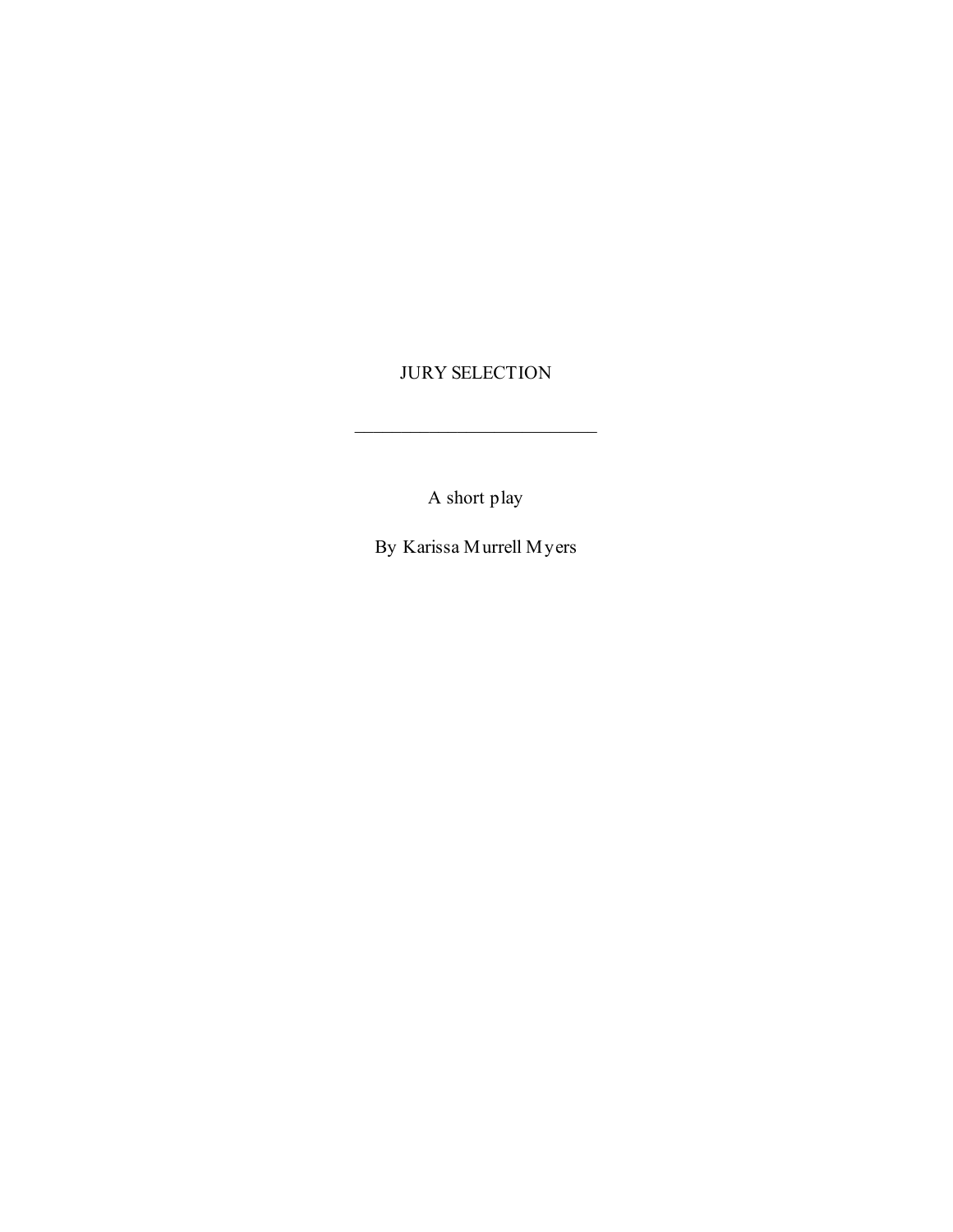# CAST LIST JESSE - 30'S, HE/HIM. PUBLIC DEFENDER. RAINA - 30'S, SHE/HER. CORPORATE ATTORNEY. BARTENDER - ANY AGE, ANY GENDER.

**LOCATION** A bar in Fort Lauderdale.

TIME April 2022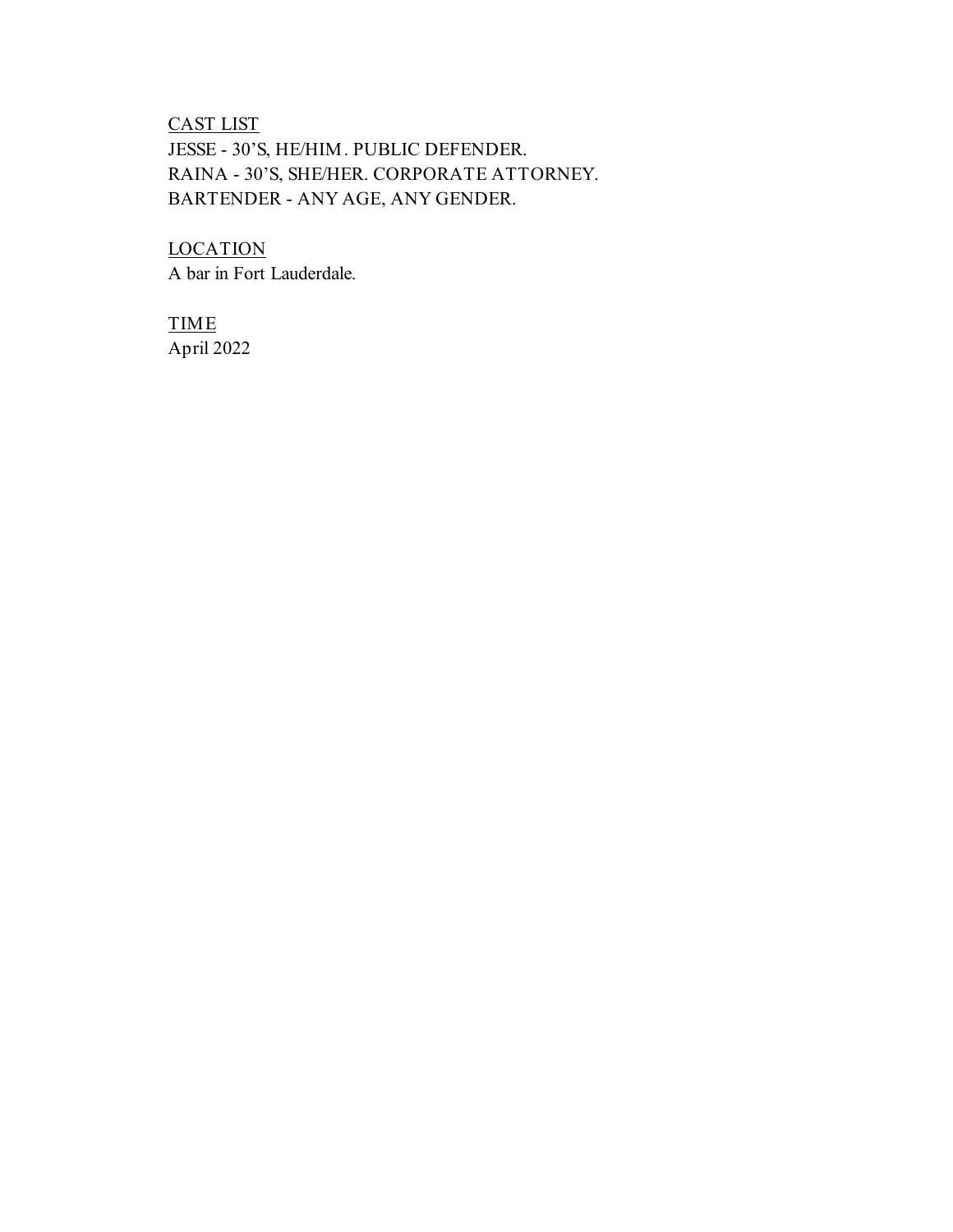An almost empty bar in Fort Lauderdale. Rap music is playing in the background. It's raining hard outside. JESSE, 30's, is drinking a mai tai and scribbling in a notepad. BARTENDER stands at the bar, watching the game on the tv.

JESSE'S phone dings. He looks at it, staring at it in shock.

He starts to text something back, thinks better of it, and puts his phone down. He takes another sip of his drink.

Another text. He looks around.

RAINA, 30's, enters in the sexiest skirt suit on the planet and shaking out an umbrella.

### **JESSE**

Oh my god.

## RAINA

Hey hon.

#### JESSE

Raina, what are you doing here?

RAINA throws her bag and umbrella onto the bar, picks up his drink.

RAINA Mai tai, seriously? Is it just perpetually spring break around here?

### **JESSE**

How did you find me?

RAINA drains his drink.

## **JESSE**

Are you fucking serious?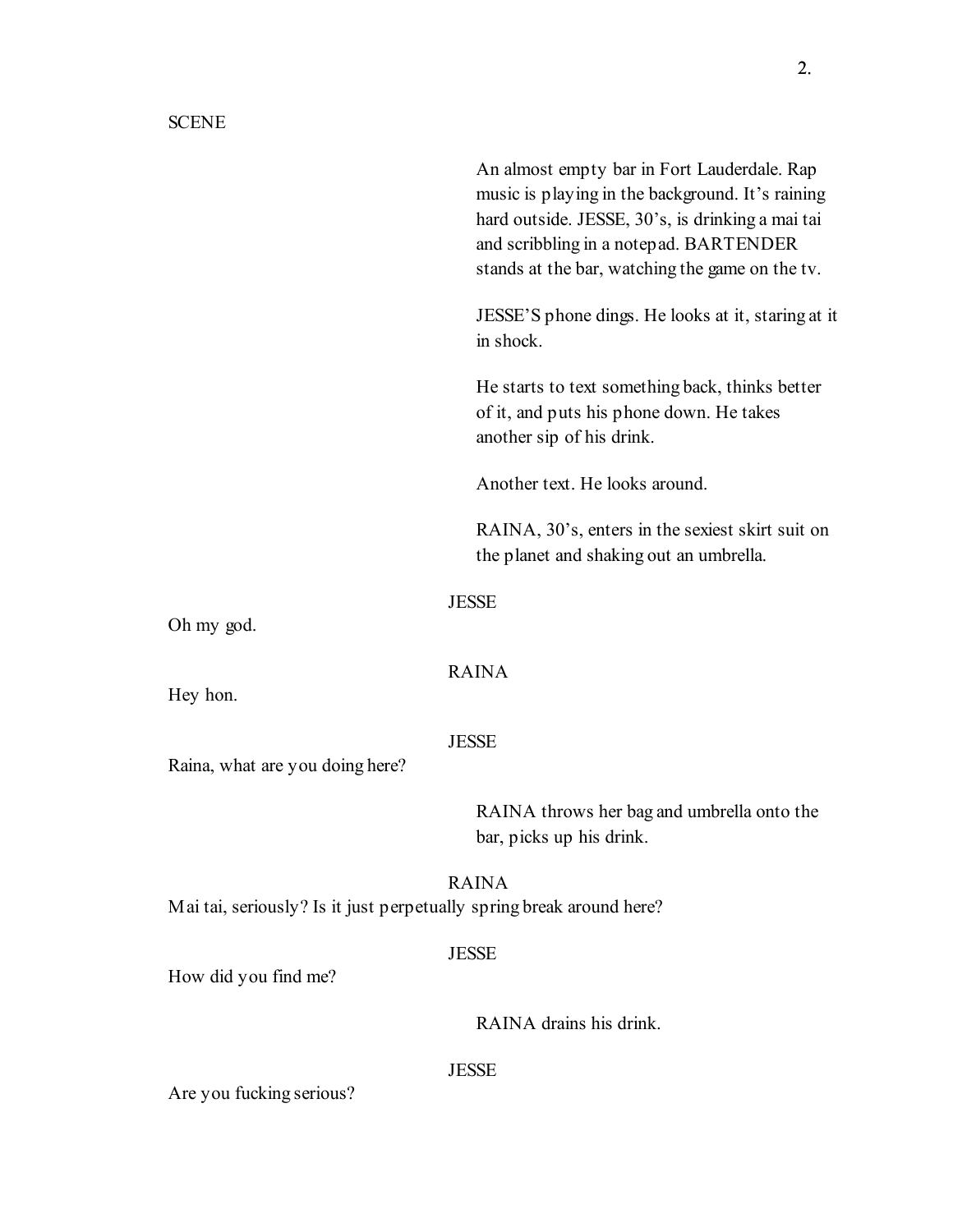Relax.

## (to BARTENDER)

Two gin and tonics.

### JESSE

No, she's not / staying.

# RAINA

## (to BARTENDER)

Extra lime on both. His tab. Thanks, hon. (to JESSE) You're a hard man to track down, you know.

### **JESSE**

Well, that might've given you the hint I didn't want to be found.

RAINA snorts.

RAINA

God, it's hot as balls, even with that rain. How do you live down here?

### **JESSE**

RAINA

...

Silent treatment? Okay.

#### JESSE

...

#### RAINA

You know, you look like shit.

### **JESSE**

Is that supposed to make me wanna talk? You got something to say, just spit it out.

#### RAINA

Saw the news.

**JESSE** 

Huh.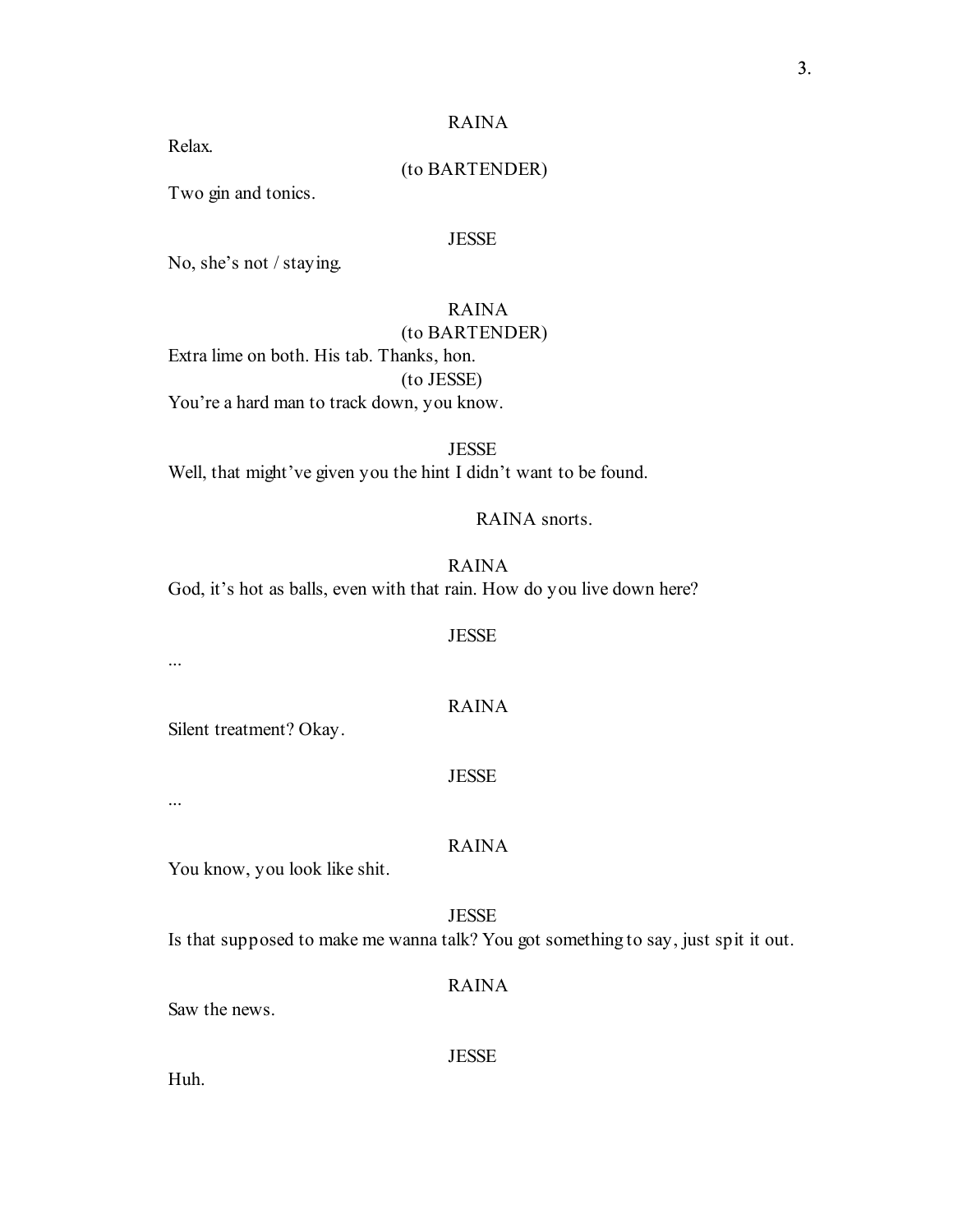"Wave of Belligerence Flows Through Parkland School Shooting Jury Pool."

### **JESSE**

Good to know you can still read.

### RAINA

This is a fucking circus, Jesse.

### **JESSE**

You think I don't know that?

## RAINA

All your work, down the drain. I have no idea what that judge is thinking. Does she really want to start that entire juror selection process over again?

## **JESSE**

It's getting appealed.

## RAINA

And then to dismiss all 70 prospective jurors just because one idiot was an emotional wreck? What a fucking crybaby.

## JESSE

It wasn't just him. The entire group got mouthy after he freaked out.

## RAINA

Is it true that he tried to lunge at Cruz?

#### **JESSE**

No, he didn't do that.

## RAINA

Too bad, the dick would've deserved it.

This case is never gonna happen if that bitch doesn't get control of her courtroom.

#### JESSE

It's her first big case.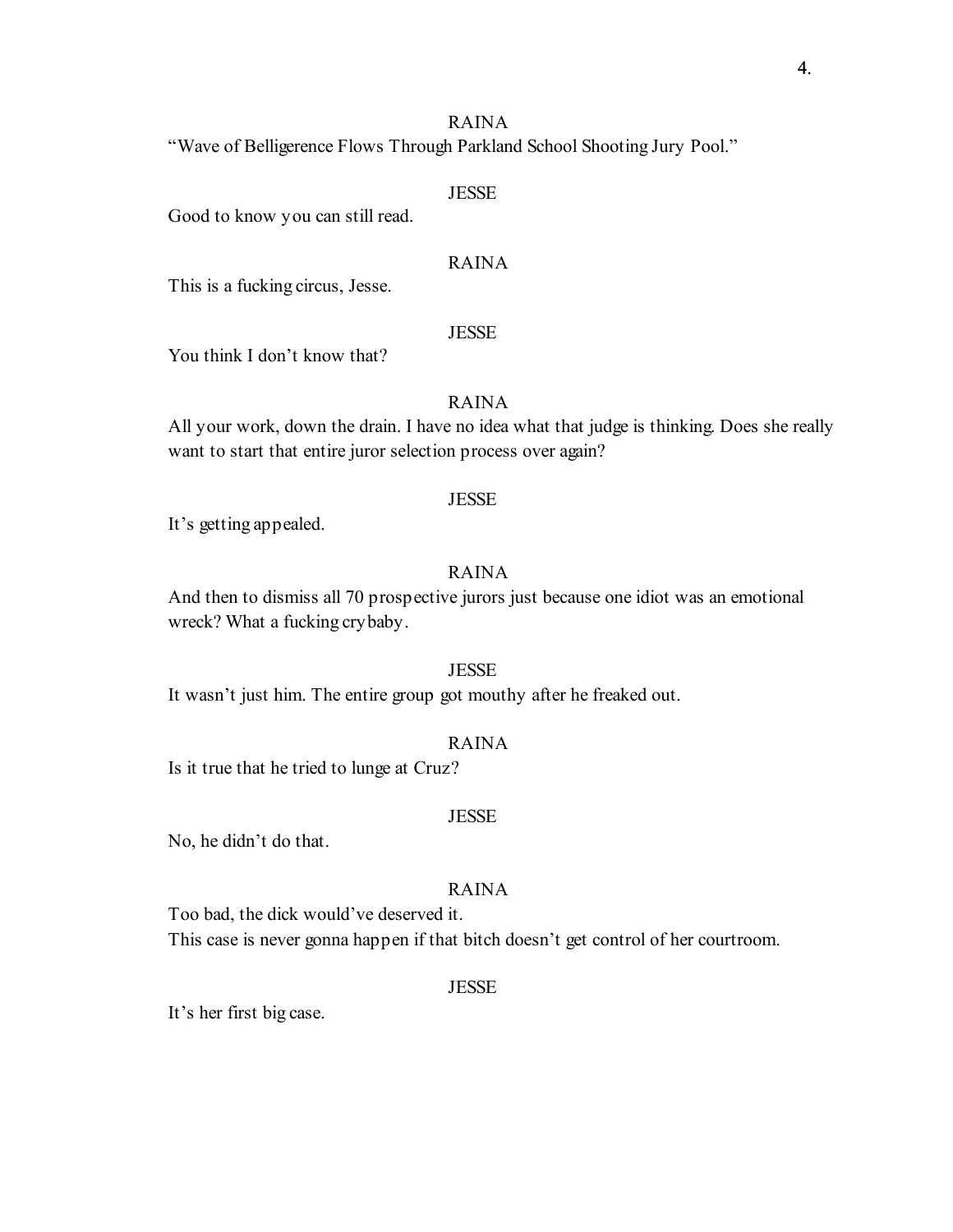It's sloppy, is what it is. We can't afford for any female judges to be this weak. It makes all of us look bad.

### JESSE

You're not a judge, Raina.

## RAINA

Yet.

"Fight the Power" by Public Enemy comes on over the bar's speakers.

### RAINA

Come on, hon. What are you doing here?

## **JESSE**

You know what I'm doing.

## RAINA

Still think the guilty need protecting?

## **JESSE**

It's the law, every citizen has the right to defend themselves. It's the bedrock of our justice system.

### RAINA

Oh shut up. No one cares about that shit. Cruz is guilty. Probably one of the most hated men in the country. Let him swing. Or not. He's not my problem. But you, on the other hand -

Your talents are wasted in this godforsaken swamp. You know it, I know it.

Sssh...

RAINA

**JESSE** 

What?

JESSE

I like this song.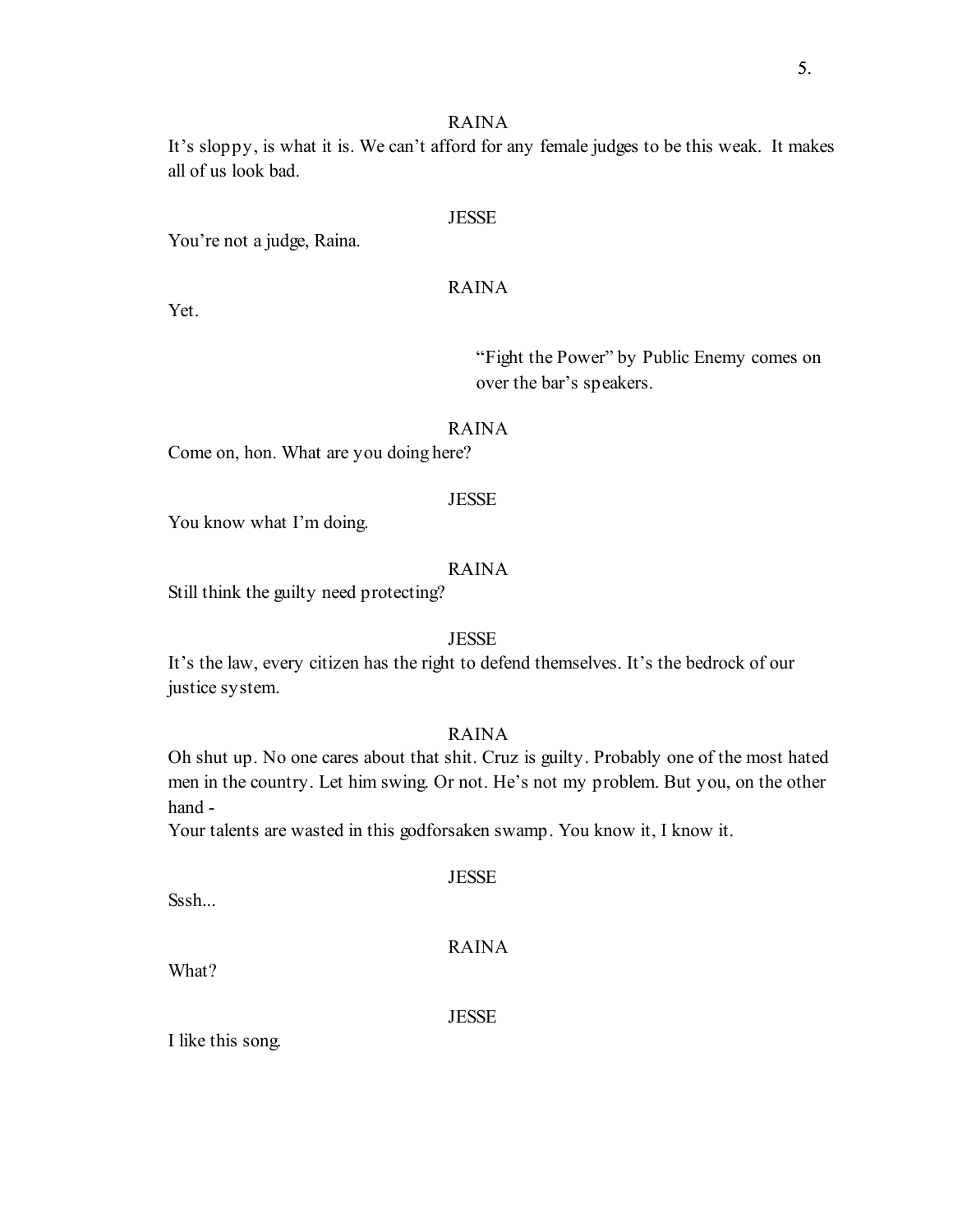You really want defending this asshole on your resume?

## **JESSE**

I mean it, shush...

They listen to the song for a moment.

## RAINA

Look, I'm just gonna say it. We need you back. The firm just got rid of McCallan, and Ford is set to retire.

I'm on a path to make partner within the next six months, and since you left, there's no one in Chicago who is as good as you are at jury selection.

#### **JESSE**

Do you know what the state fish is around here?

## RAINA

We can triple your salary.

#### JESSE

Well, do you?

RAINA

Do you?

JESSE

It's the Florida largemouth bass.

RAINA

Great.

**JESSE** You know why people really like fishing them?

## RAINA

No.

### **JESSE**

They like how vigorously hard the fish fights against the line to not get reeled in. Sometimes the bass will become airborne in order to try to shake the hook.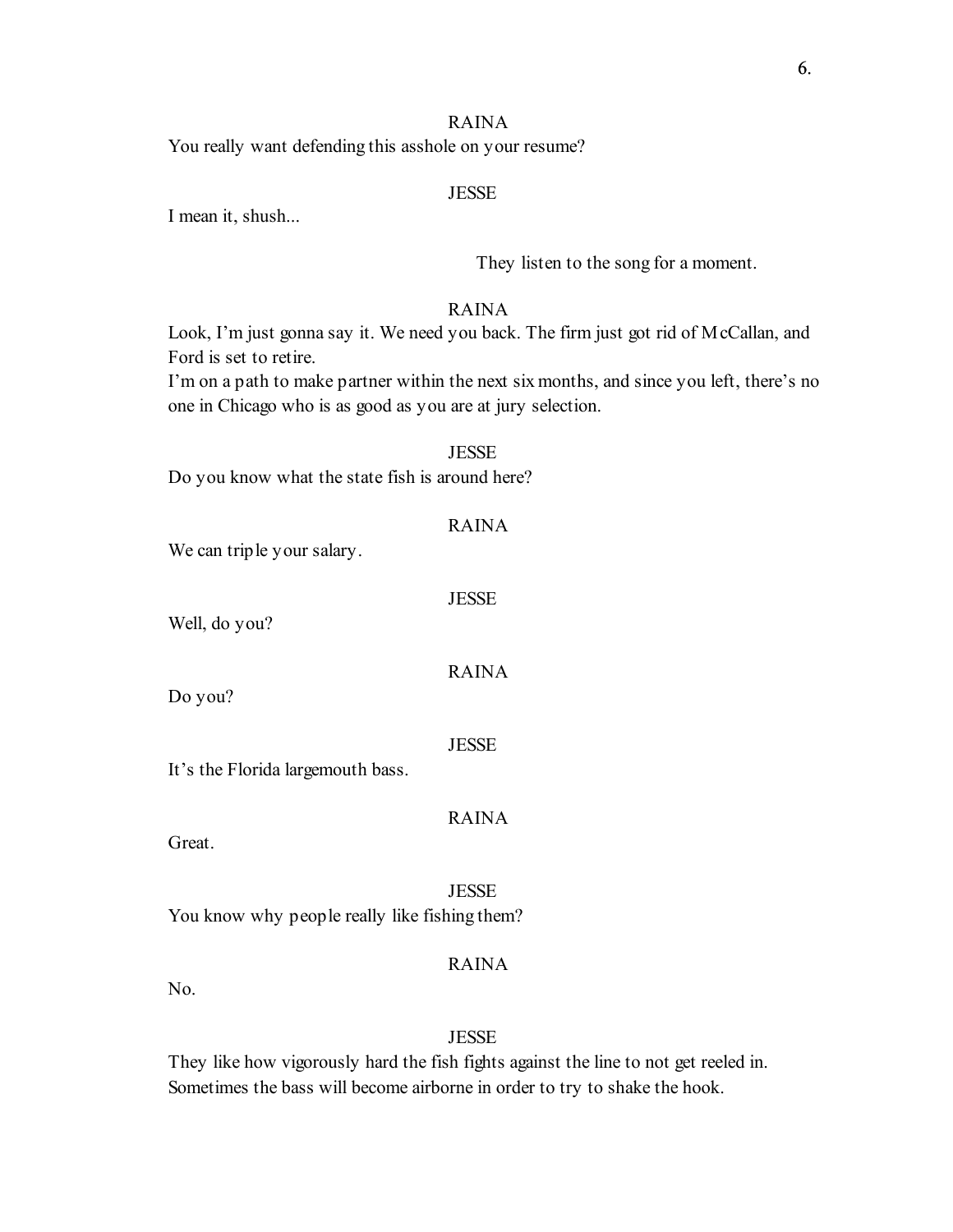People get addicted to it, the excitement of that fight. Sound familiar?

## RAINA

Ha!

### JESSE

I'm not your largemouth bass, Raina.

## RAINA

And yet, the family resemblance is uncanny.

BARTENDER brings them their gin and tonics.

## RAINA

(raising her glass)

To you.

JESSE

RAINA

To justice.

Fuck you.

JESSE

Still the charmer.

They drink in silence.

JESSE

RAINA

You still with fuckface?

Is that his name?

**JESSE** 

Can you be serious for once?

RAINA

No, no, I'm not. Okay?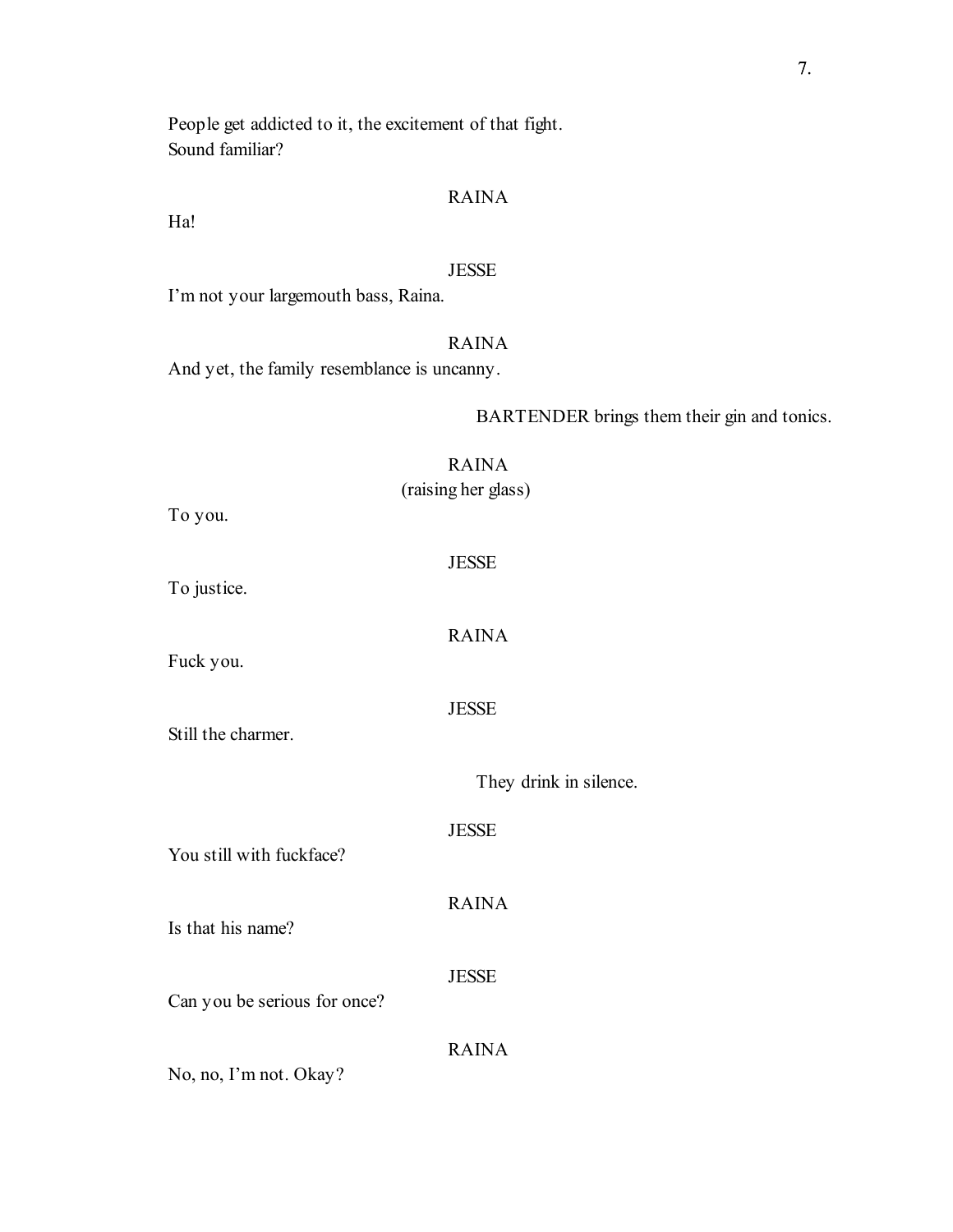### JESSE

Huh.

## RAINA

We actually, uh...well, we split not long after you left. H couldn't take the pressure.

## JESSE

Of what?

## RAINA

Trying to be you.

#### JESSE

Is that why you're here?

## RAINA

Don't flatter yourself. No, I'm trying to save your ass from yourself. This case is poison and you're wasting your time.

#### **JESSE**

Despite what you think, I'm doing fine.

## RAINA

Bullshit.

### **JESSE**

Believe what you want, but I'm doing the work I was born to do.

## RAINA

Defending the scum of the earth?

### JESSE

Like your corporate clients are saints?

## RAINA

At least I get paid well to do it. What are they paying you with as a public defender here in Florida? Hand me down alligator shoes?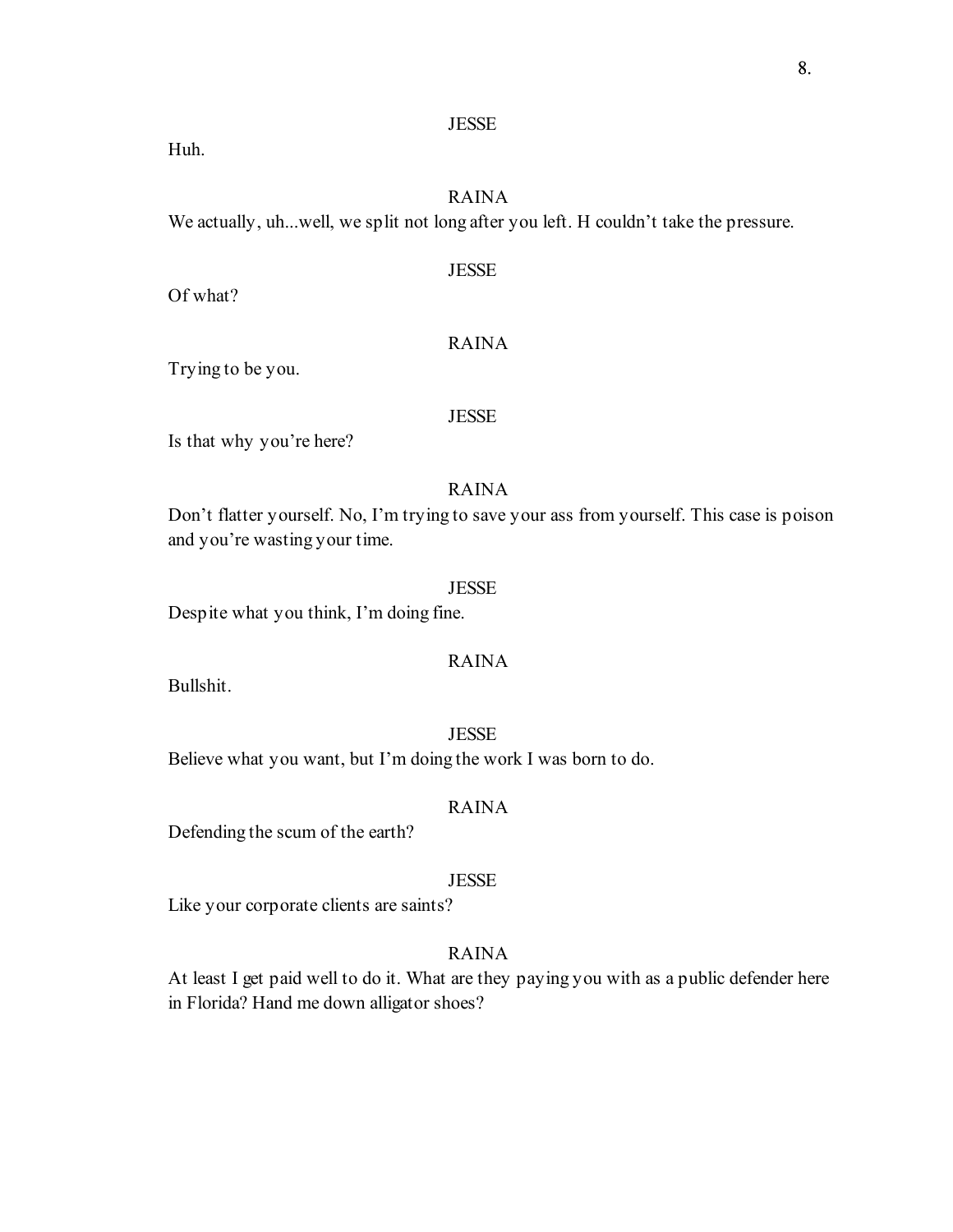#### **JESSE**

See, that's the problem with you. It's not about the money for me and it never has been. I left Chicago because I was so tired of all the money grubbing, and the ass kissing, and the blatant disregard for human life. So long as you make a buck, who cares who gets railroaded, right? And yeah, maybe I don't get my choice of what clients I get to defend, I have had to defend some real pieces of shit, but my work is important. I can make sure that the jury is the most impartial version of itself so the trial is fair. Fair trials used to matter to you, so I expect you at least remember what I'm talking about.

### RAINA

Wow.

### **JESSE**

Bottom line? What I'm doing is important, at least to me, and I don't care if I can't afford the high rise apartment, or the trips to St. Moritz, or that ridiculous California king you bought.

## RAINA

Can't sleep well on your own self-righteousness.

#### **JESSE**

At least I can sleep. You still having those nightmares?

## RAINA

You know why I can't sleep.

#### **JESSE**

Sorry. I know you miss your sister.

#### RAINA

Just another school shooting everyone forgot.

#### **JESSE**

What happened was a tragedy.

## RAINA

Oh shut up. If you actually thought that, you wouldn't be on this case.

#### **JESSE**

I'm not defending the guy who did it.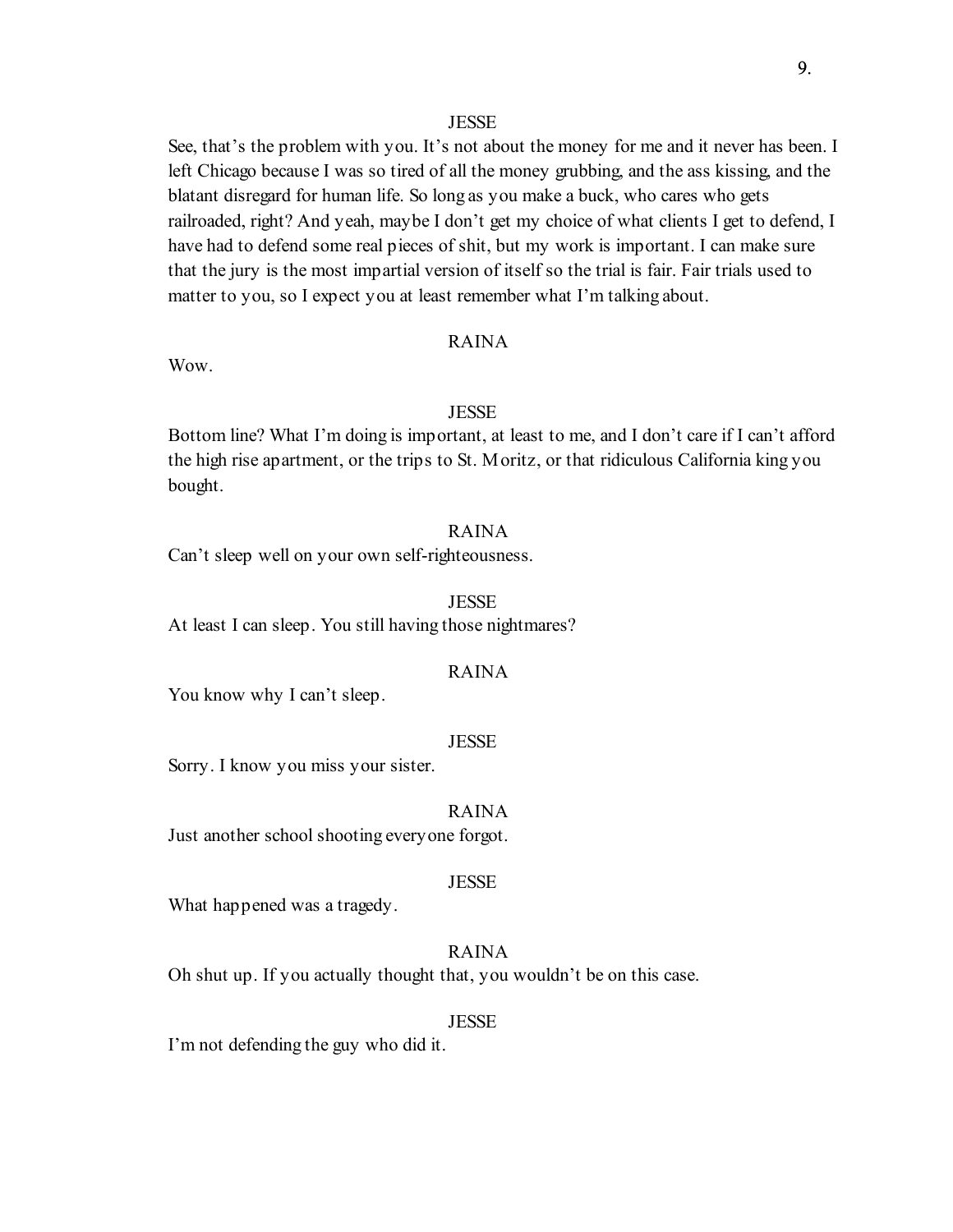#### **JESSE**

Different case, you know that.

### RAINA

It's all the same case! That's what you don't get. We're all desensitized to it now because how can we keep being outraged by the same thing happening over and over and over again? We cry, put up memorials, and just move on. Different school, different victims, but the killers' faces all blend together. I don't care why he did it, I don't care why any of them did it, so what if they were bullied or their mommies didn't give them enough love or if they're sick in the head. All I know is they had a gun when they shouldn't have and they killed some kids they shouldn't have. End of story.

#### **JESSE**

They still need to be defended.

## RAINA

Make them defend themselves, like their victims had to.

#### **JESSE**

I know you feel strongly about this -

### RAINA

You don't have to defend Cruz. Let someone else do it. Don't be the reason he gets off easy.

> RAINA grabs a plane ticket out of her bag, plops it down on the bar.

## **JESSE**

What is this?

## RAINA

It's a first class ticket, you've got two days to pack. I'll see you in Chicago Monday morning.

#### JESSE

Raina -

No?